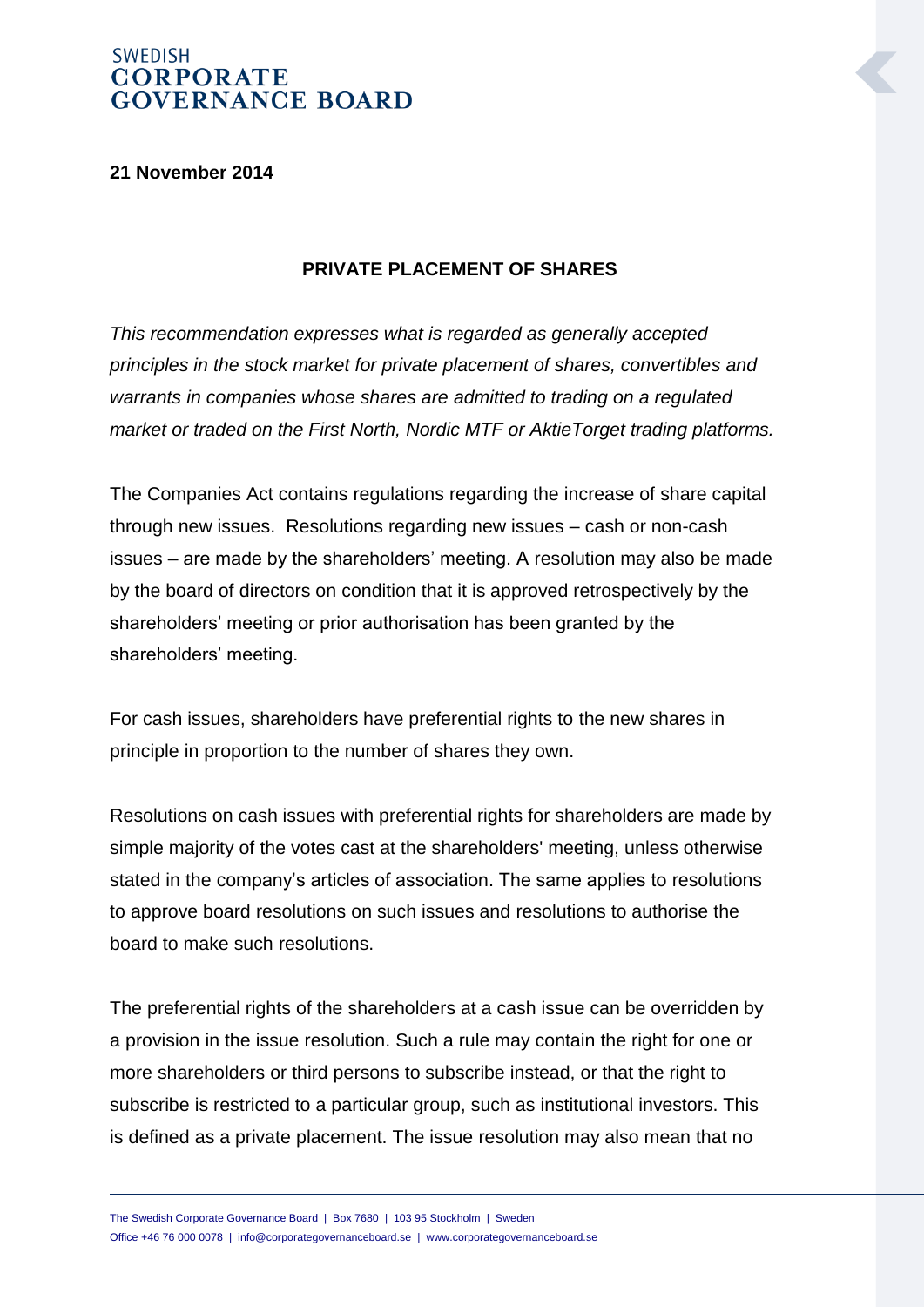preferential rights exist, and shareholders and third parties may participate in the issue on equal terms.

Any resolution to issue which deviates from the shareholders' preferential rights requires a qualified majority, two-thirds of both the votes cast and the shares represented at the shareholders' meeting. (This does not apply to share issues regulated by Chapter 16 of the Companies Act, which require a specially qualified majority.) The resolution may also be made by the Board, on condition that the resolution is subsequently approved by the shareholders' meeting or that prior authorisation has been granted by the shareholders' meeting. The corresponding requirement for a qualified majority applies in those cases. An authorisation to the board to resolve on a new share issue may impose restrictions or conditions for the Board's future issuance resolutions.

If an issue, whether decided upon by the shareholders' meeting or the board of directors, is intended to result in an unfair advantage for shareholders or other parties to the detriment of the company or another shareholder, the issue decision contravenes the general clause of the Companies Act.

The Companies Act provisions on the issue of shares apply where relevant to both private and public limited companies. The same rules apply for the issuance of warrants and convertibles.

From the perspective of the generally accepted principles in the stock market, cash issues are to be conducted primarily with preferential rights for the shareholders. On condition that it is permissible according to the Companies Act, i.e. it is objectively regarded as in the shareholders' interest to deviate from preferential rights, it is also normally acceptable with regard to generally accepted principles in the stock market that a cash issue deviates from the shareholders' preferential rights. Reasons for such a deviation may include that the issue runs the risk of not being fully subscribed, the costs of the process (including any underwriting), timing (including exposure to fluctuations in the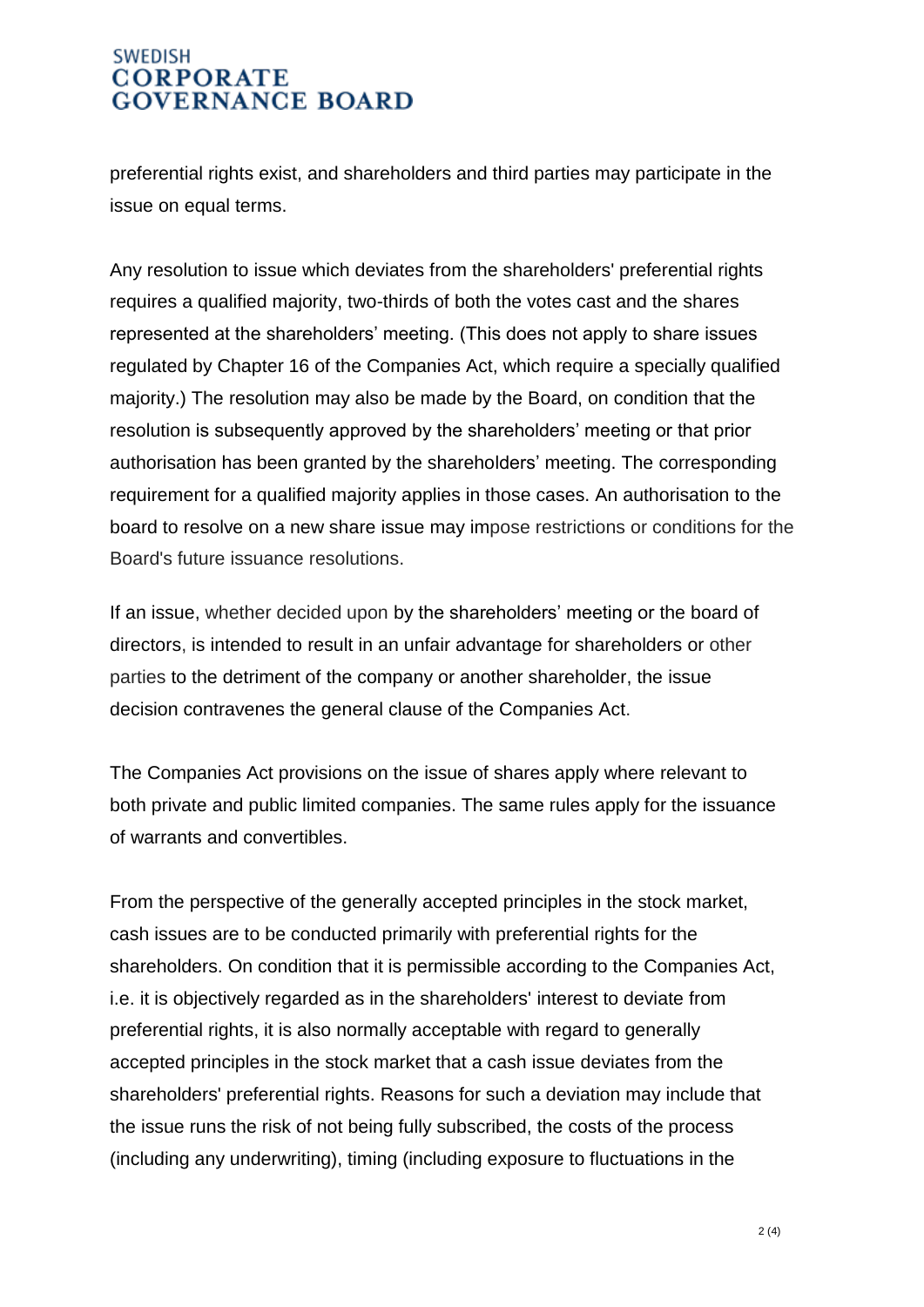stock market) or a desire in the company's interest to bring one or more major shareholders into the company. It may also be the case that the issue is a financial instrument that has been found particularly suitable for a certain type of investor.

A new share issue that is aimed at one or more shareholders, or to a group which includes one or more shareholders, is in itself neither incompatible with the general clause nor with generally accepted principles on the stock market. Its compatibility depends on the circumstances of the particular case. Special attention should be paid to ensure that no unfair advantage to any shareholders occurs that is to the detriment of other shareholders.

If the board of directors proposes a new share issue to the shareholders' meeting, or makes such a resolution following authorisation from the shareholders' meeting, it is the board's responsibility, given the circumstances of each case, to suggest or resolve on the date of issuance and terms of the issue, including the issue price, in a way that ensures the issue's competitiveness. The market price of newly issued shares may differ from the market price of shares already issued. If, for example, an issue is aimed at institutional investors in the capital market and priced within the framework of an adequately designed and conducted auction process, there is normally no reason to doubt that the price is the market price of the shares, whether it is lower or higher than the current stock market price of the company's shares. The same applies if the price is determined through a negotiation at arm's length between the company and the investor. Share prices for new issues that are set in such ways are normally acceptable from the perspective of generally accepted principles in the stock market.

In its press release on the board's proposal on or resolution concerning the share issue, the company is to inform the shareholders and the stock market in a detailed and clear manner about the reasons for deviating from the shareholders' preferential rights, as well as explaining how the issue price has been set or will